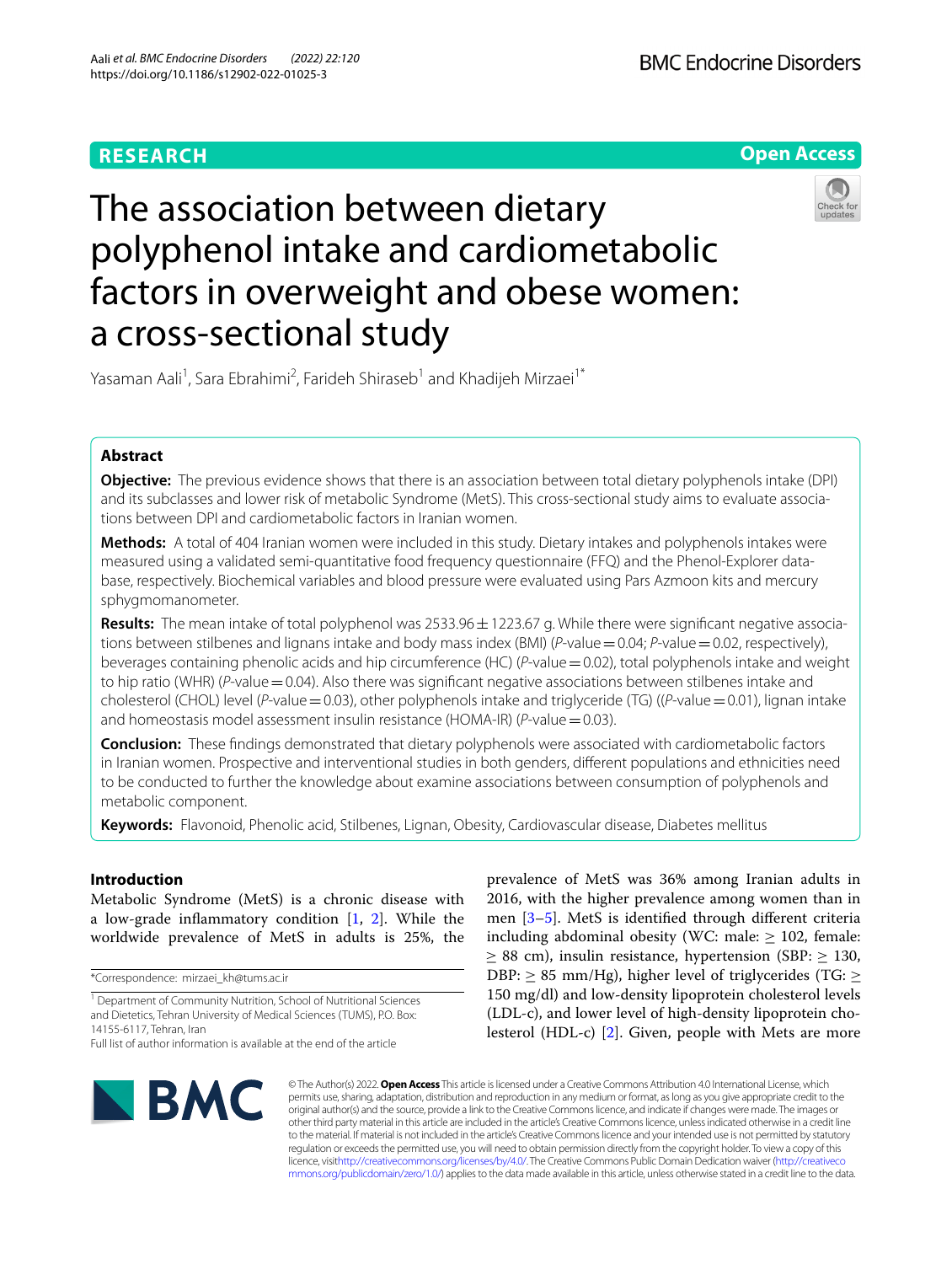probable to develop chronic diseases including diabetes mellitus (DM), cardiovascular disease (CVD), and atherosclerosis, examining the related aspects of MetS is of signifcance [[6,](#page-7-4) [7\]](#page-7-5). While Mets impose a major economic burden on the society [[6,](#page-7-4) [7](#page-7-5)], it could be addressed through modifying the lifestyle and improving dietary intakes [\[8](#page-7-6)].

It has been demonstrated that an unhealthy diet, alongside other behavioral risk factors could play a main role in developing non communicable chronic diseases including obesity, and diabetes [[9\]](#page-7-7). Previous evidence showed that diets with lower intake of antioxidants are associated with more probability of developing MetS [[10\]](#page-7-8). Polyphenols are the main components of many plants which could be found in various foods and beverages including fruits, vegetables, tea, and the evidence showed that polyphenols may be efective in reducing the components of MetS including the risk of type 2 diabetes and CVD [[11,](#page-7-9) [12\]](#page-7-10). Polyphenol compounds have been reported to have diferent subgroups including favonoids, stilbenes, phenolic acids, and lignans [[13\]](#page-7-11). A 6-year cohort study showed that higher intake of certain classes of dietary polyphenols including favanones and lignans were associated with lower body mass index (BMI) and waist circumference (WC) in adults $[14]$  $[14]$ . Furthermore, a study on Polish women showed that there were signifcant associations between high dietary polyphenols intake (DPI) and lower fasting plasma glucose (FPG), blood pressure, and HDL-c [[15](#page-7-13), [16\]](#page-7-14).

Given the higher prevalence of MetS in women and considering that there is no study that examined associations between DPI and its components and metabolic outcomes in overweight and obese Iranian women, this study aimed to examine associations between DPI and cardiometabolic factors such as body composition and biochemical parameters in overweight and obese women.

#### **Materials and methods**

#### **Subjects and study design**

This cross sectional study was conducted on overweight and obese Iranian women who referred to the healthcare centers in Tehran, Iran. Multistage random sampling was used to recruit 404 women aged range between 18 to 48 years old according to inclusion and exclusion criteria. In the present study,  $BMI > 25 \text{ kg/m}^2$  was considered as an index of obesity and overweight in participants. The inclusion criteria included consent to participate in the study, the health condition of participants, female gender, BMI between 25–40 kg/m<sup>2</sup>. The exclusion criteria included pregnancy, lactation, menopause, use of lipid and blood sugar lowering or weight loss tablets, alcohol consumption, smoking, history of high blood pressure, diabetes, renal, liver, cardiovascular, thyroid and cancer

disease, adherence to weight loss diets and any particular dietary regimen in the last 6 months [\[17](#page-7-15), [18\]](#page-7-16). Participants with implausible daily energy intakes higher than 4200 kcal/d or lower than 800 kcal/d were also excluded  $[19]$  $[19]$ . The study was approved by the ethical committee at Tehran University of Medical Sciences and informed written consent was obtained from each participant. All procedures involving human subjects were approved by the (IR.TUMS.MEDICINE.REC.1399.637) and all methods were carried out in accordance with relevant guidelines. The research was funded by the Tehran University of Medical Sciences (Grant number: 98–3-212–46,721).

### **Dietary assessment**

Dietary data was collected by trained dietitian, using a semi-quantitative questionnaire with 147 food items listed that its validity and reliability has been confrmed by previous studies [[20,](#page-7-18) [21](#page-8-0)]. Individuals reported their frequency of consumption of a given serving of each food item during the previous year on a daily, weekly, monthly, or yearly basis. Portion sizes of the consumed foods were converted to grams using household measurements [[22](#page-8-1)] and dietary data was analyzed using the Nutrition IV software (First Data Bank, San Bruno, CA).

### **Calculation of DPI**

Data on the total polyphenol content in foods (Supplementary table [1](#page-7-19)) were measured from the Phenol-Explorer database (www. phenol explorer.eu/contents) [[23\]](#page-8-2). The total polyphenol content was measured using the Folin Ciocalteu assay or sum of four main subgroups (including favonoids, phenolic acids, stilbenes, lignans, and other polyphenols).

### **Socio‑demographic characteristics, lifestyle characteristics, and other covariates**

Sociodemographic characteristics including age, education, occupation, marital status, and medical history including consumption of medications and supplements were collected by a trained nutritionist. Physical activity was measured using the International Physical Activity Questionnaire (IPAQ) that its validity and reliability have been confrmed in the previous study that was conducted by Craig et al. 2003  $[24]$  $[24]$ . This questionnaire consists of seven questions. Each question consists of two sections (number of movements per week and duration), and each section indicates participant 's level of physical activity (vigorous, moderate, walking, and inactive).

### **Anthropometric measurements**

Anthropometric indices were measured by trained dietitian. Weight was measured with an accuracy of 100 g using a Seca scale (made in Germany) with the least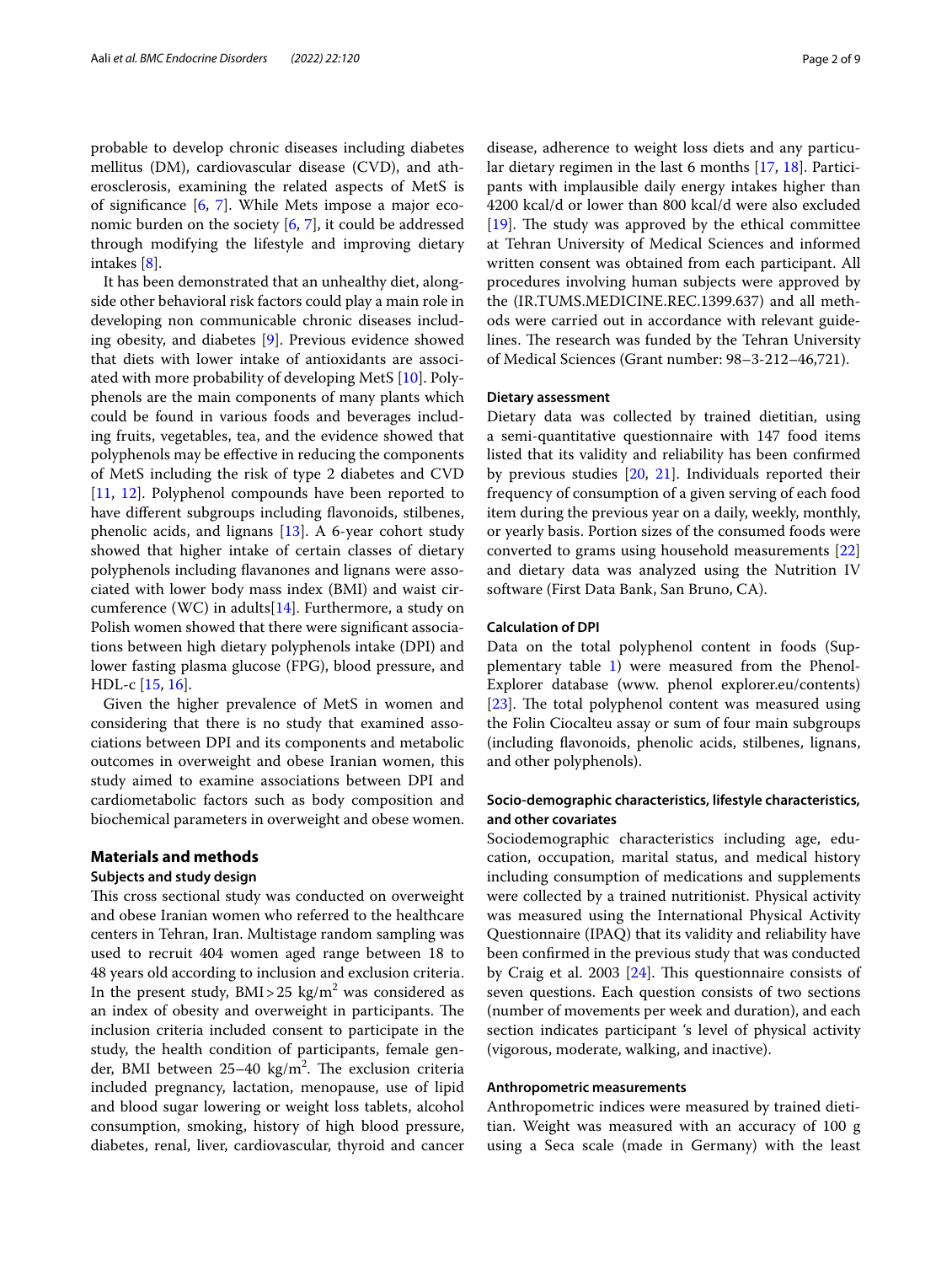clothes and without shoes. Height was measured with an accuracy of 0.5 cm using a Seca scale without shoes. Waist circumference (WC) was measured in the narrowest area of the waist by a non-elastic tape with an accuracy of 0.5 cm. Neck circumference (NC) and hip circumference (HC) were measured with the accuracy of 1 mm and 0.5 cm, respectively. BMI was calculated (weight (kg) / height  $(m^2)$ ) for every participants. Furthermore, the waist-to-hip ratio (WHR) (WC (cm)/ hip (cm)) and the waist to height ratio (WHtR) (WC (cm)/ height (cm)) were calculated.

### **Biochemical assessments**

Participants were referred to the Nutrition and Biochemistry Laboratory of the school of Nutritional and Dietetics at Tehran University of medical sciences. Venous blood samples were collected after 10–12 h overnight fasting. The EDTA anticoagulant plasma and serum samples were separated after centrifuging for 15 min at 3000 rpm, and the remaining blood was washed three times with 0.9% NaCl solution. After serum separation, it was frozen immediately at -80 °C for laboratory assessments. Serum concentrations of TG, total cholesterol (CHOL), HDL-c, LDL-c, glucose, and insulin were measured using Pars Azmoon laboratory kits (test Pars Inc, Tehran, Iran). Levels of TG, total CHOL, HDL-c, LDL-c, and fasting blood glucose (FBG) were measured using glycerol-3-phosphate oxidase phenol 4-amino antipyrine peroxidase (GPO-PAP), enzymatic endpoint, direct enzymatic clearance, and glucose oxidase phenol 4-amino, respectively. Insulin resistance (IR) (mIU/ml) was measured through the homeostatic model assessment (HOMA). HOMA-IR was calculated according to the following equation: [FPG (mmol/l)  $\times$  fasting plasma insulin ( $\mu$ IU/l)] / 22.5 [\[25](#page-8-4)]. Systolic and diastolic blood pressure (SBP, DBP) were measured three times using a mercury sphygmomanometer and after resting for 15 min using a mercury.

#### **Statistical analyses**

Statistical analysis was conducted using the IBM SPSS software version 25.0 (SPSS, Chicago, IL, USA) and *P*-value<0.05 was considered statistically signifcant. Variables were reported as means and standard deviations (SD) for continuous variables and categorical variables as number and percentage. The Kolmogorov– Smirnov test was used to determine the normal distribution of variables. For classifcation categories of DPI was used visuals binning. A one-way analysis of variance (ANOVA) test was used to analyses continuous variables and Chi-square test was used to compare qualitative variables according to tertiles of DPI (less than 1984.59 (frst tertile), between 1984.59–2731.68 (secondary tertile) and more than 2731.68 (third tertile)). Linear regression analysis was used to examine associations between DPI and MetS and its components. Analysis of covariance (ANCOVA) test was used to adjust the analysis for confounders including age, BMI, physical activity, intake of energy, and supplement. Findings were reported as Beta (B) and 95% confdence intervals (CIs). Post-Hoc (Bonferroni) analyses, were masured to detect a signifcant mean diference of variables across tertiles of DPI.

### **Result**

### **Study population characteristics**

A total number of 404 women were included in the anal-ysis, and baseline characteristics are given in Table [1.](#page-2-0) The mean intake of energy, total polyphenol, favonoids, phenolic acids, other polyphenols, lignans and stilbenes was 2633.809.43 kcal,  $2533.96 \pm 1223.67$  g,  $107.81 \pm 58.32$  g,  $67.95 \pm 43.11$  g,  $119.17 \pm 59.58$  g,  $0.04 \pm 0.05$  g, and  $3.52 \pm 1.91$  g, respectively. Other characteristics of the participants are reported in Table [1](#page-2-0). In the present study, obese or overweight women according to the criteria of the metabolic syndrome had only a higher WC and were normal in terms of other criteria such as biochemical parameters.

### **Association between characteristics of study population across tertiles of DPI (energy‑adjusted)**

After adjusting for potential confounders (age, physical activity, BMI, intake of energy, and supplement), there were significant mean differences for WHR  $(P=0.04)$ , HOMA IR ( $P = 0.05$ ), SBP ( $P = 0.05$ ) and LDL-c ( $P = 0.04$ ) over among tertiles of DPI (Table [2](#page-3-0)).

<span id="page-2-0"></span>**Table 1** Baseline characteristics of participants

| <b>Variables</b> | Mean   | <b>SD</b> |
|------------------|--------|-----------|
| Age (year)       | 36.67  | 9.10      |
| Weight (kg)      | 80.28  | 11.05     |
| BMI ( $kg/m2$ )  | 30.98  | 3.90      |
| WC (cm)          | 99.16  | 9.42      |
| WHR (cm)         | 1.16   | 4.54      |
| WHtR (cm)        | 0.61   | 0.05      |
| FBG (mg/dl)      | 87.49  | 9.64      |
| CHOL(mg/dl)      | 185.30 | 35.77     |
| TG (mg/dl)       | 118.10 | 58.88     |
| HDL-c (mg/dl)    | 46.58  | 10.86     |
| LDL-c (mg/dl)    | 95.30  | 24.12     |

All data are presented as mean and SD

*BMI* body mass index, *WC* waist circumference, *HC* hip circumference, *NC* neck circumference, *WHR* weight to hip ratio, *WHtR* weight to height ratio, *FBG* fasting blood glucose, *CHOL* cholesterol, *TG* triglyceride, *HDL-c* high-density lipoprotein, *LDL-c* low-density lipoprotein, *HOMA* homeostasis model assessment, *IR* insulin resistance, *Hs-CRP* high-sensitivity C-reactive protein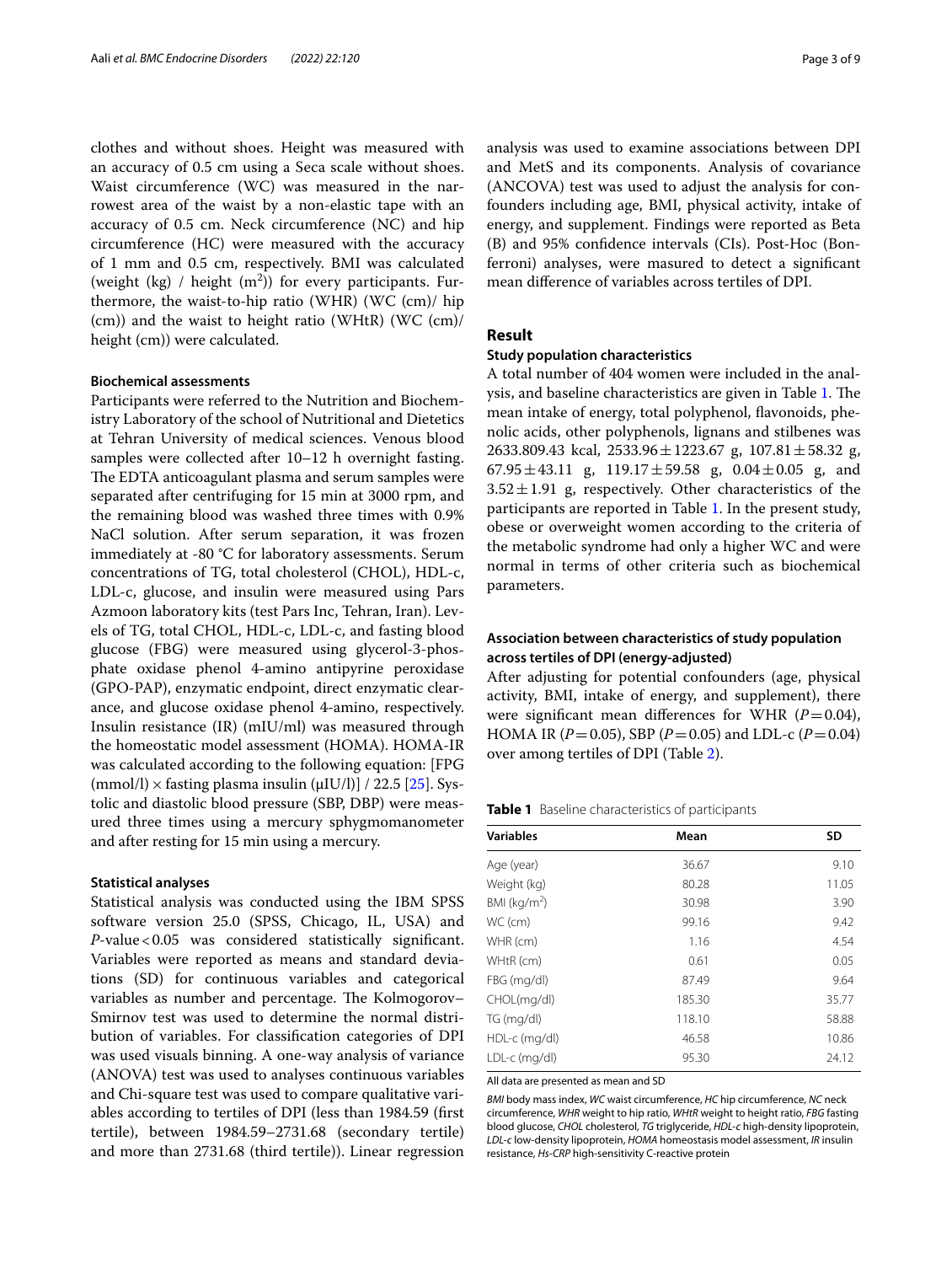| <b>Characteristics</b>        | <b>Tertile of DPI</b> | <i>p</i> -value                         | p-value*                       |      |      |  |
|-------------------------------|-----------------------|-----------------------------------------|--------------------------------|------|------|--|
|                               | T1<br>(< 1984.59)     | T <sub>2</sub><br>$(1984.59 - 2731.68)$ | T <sub>3</sub><br>( > 2731.68) |      |      |  |
|                               | $Mean + SD$           | Mean $\pm$ SD                           | Mean $\pm$ SD                  |      |      |  |
| <b>Body composition</b>       |                       |                                         |                                |      |      |  |
| BMI ( $kg/m2$ )               | $31.54 \pm 4.20$      | $30.74 \pm 3.83$                        | $30.61 \pm 3.51$               | 0.11 | 0.38 |  |
| $WC$ (cm)                     | $101.11 \pm 9.07$     | $97.82 \pm 9.60^a$                      | 98.37 $\pm$ 9.29 <sup>a</sup>  | 0.01 | 0.07 |  |
| $HC$ (cm)                     | $106.05 \pm 11.42$    | $105.29 \pm 5.72$                       | $105.58 \pm 6.05$              | 0.75 | 0.45 |  |
| $NC$ (cm)                     | $37.60 \pm 4.29$      | 38.50 ± 12.26                           | $36.80 \pm 2.29$               | 0.37 | 0.43 |  |
| WHR (cm)                      | $1.64 \pm 7.98$       | $0.93 \pm 0.05$                         | $0.93 \pm 0.05$                | 0.35 | 0.04 |  |
| WHtR (cm)                     | $0.62 \pm 0.05$       | $0.60 \pm 0.05$                         | $0.61 \pm 0.05$                | 0.09 | 0.04 |  |
| <b>Biochemical parameters</b> |                       |                                         |                                |      |      |  |
| FBG (mg/dl)                   | $86.09 \pm 9.21$      | $89.53 \pm 10.95$                       | $86.76 \pm 8.50$               | 0.06 | 0.26 |  |
| CHOL (mg/dl)                  | 184.18 ± 36.58        | 185.39 ± 39.66                          | $185.58 \pm 33.38$             | 0.96 | 0.98 |  |
| TG (mg/dl)                    | $114.79 \pm 51.59$    | $117.91 \pm 60.50$                      | $120.90 \pm 64.43$             | 0.81 | 0.53 |  |
| HDL-c (mg/dl)                 | $45.81 \pm 9.93$      | $47.28 \pm 11.86$                       | 47.07 ± 10.62                  | 0.68 | 0.57 |  |
| LDL-c (mg/dl)                 | $93.55 \pm 23.79$     | $94.09 \pm 26.29$                       | $96.75 \pm 22.77$              | 0.65 | 0.04 |  |
| Insulin (mIU/ml)              | $1.19 \pm 0.21$       | $1.24 \pm 0.23$                         | $1.20 \pm 0.23$                | 0.26 | 0.18 |  |
| <b>HOMA IR</b>                | $3.50 \pm 1.50$       | $3.47 \pm 1.36$                         | $3.13 \pm 1.03$                | 0.11 | 0.05 |  |
| SBP (mmHg)                    | $111.32 \pm 13.59$    | $112.53 \pm 13.18^a$                    | $111.22 \pm 14.32^a$           | 0.76 | 0.05 |  |
| DBP (mmHg)                    | 78.44 ± 9.69          | 77.68 ± 11.69                           | 76.75 ± 9.85                   | 0.54 | 0.06 |  |

<span id="page-3-0"></span>**Table 2** Characteristics of study population according to tertiles of DPI in overweight and obese women (*n*=404)

The use of chi − square, t-test, and ANOVA test

All data are presented as mean, SD or N and %

The analysis was adjusted for energy intake

*BMI* body mass index, *WC* waist circumference, *HC* hip circumference, *NC* neck circumference, *WHR* weight to hip ratio, *WHtR* weight to height ratio, *FBG* fasting blood glucose, *CHOL* cholesterol, *TG* triglyceride, *HDL-c* high-density lipoprotein, *LDL-c* low-density lipoprotein, *HOMA* homeostasis model assessment, *IR* insulin resistance, *Hs-CRP* high-sensitivity C-reactive protein, *SBP* systolic blood pressure, *DBP* diastolic blood pressure

<sup>a</sup> significant compared to tertile 1

*P*-value<0.05 was considered signifcant

*P*-value \* obtained from ANCOVA test adjusted for age, physical activity, BMI, total energy intake, and supplement consumption

### **Daily food and nutrient intake according to tertiles of DPI (energy‑adjusted)**

After adjusting for confounders including (age, physical activity, BMI, total energy intake, and supplement consumption), there was a signifcant positive association between DPI and intake of whole grains, vegetables, fruits, legume  $(P<0.001)$ , sugar-sweetened beverages  $(P=0.03)$ , starchy vegetables  $(P=0.001)$ , spices  $(P=0.02)$ , carbohydrate ( $P=0.03$ ), total fat ( $P=0.04$ ), total fiber, vitamin B9, vitamin C, vitamin K, potassium, lutein, copper (*P*<0.001), vitamin B6 and retinol ( $P=0.001$ ), lycopene ( $P=0.03$ ) and biotin  $(P=0.002)$ , as well as marginal significant differences for vitamins B1 and B12 ( $P=0.06$ ) (Supplementary table [2](#page-7-19)).

### **Association between total polyphenol intake**

### **(energy‑adjusted) and body composition and biochemical parameters**

After adjusting for potential confounders (age, physical activity, intake of energy and supplement), there was a signifcant negative association between total polyphenol intake and WHR (β: -6.29; CI: 0.001, 0.002), and a marginal negative signifcant association between total polyphenol intake and WHtR (β:—6.72; CI: 0.001, 0.003) (Table [3](#page-4-0)).

### **Association between phenolic acids intake (energy‑adjusted) and body composition and biochemical parameters**

After adjusting for potential confounders, there was a signifcant negative association between phenolic acids intake and DBP (β: -0.04; CI: -0.09, -0.001) (Table [3\)](#page-4-0).

### **Association between lignan intake (energy‑adjusted) and body composition and biochemical parameters**

After adjusting for potential confounders, there was a signifcant negative association between lignan intake and BMI (β:—1.85; CI:—12.10,—0.40), HOMA IR (β:—2.22; CI:-6.19,-1.73), FBG (β:-25.26; CI: -53.57,-0.05) and SBP (β:—3.45; CI:—39.62, 0.72) (Table [3\)](#page-4-0).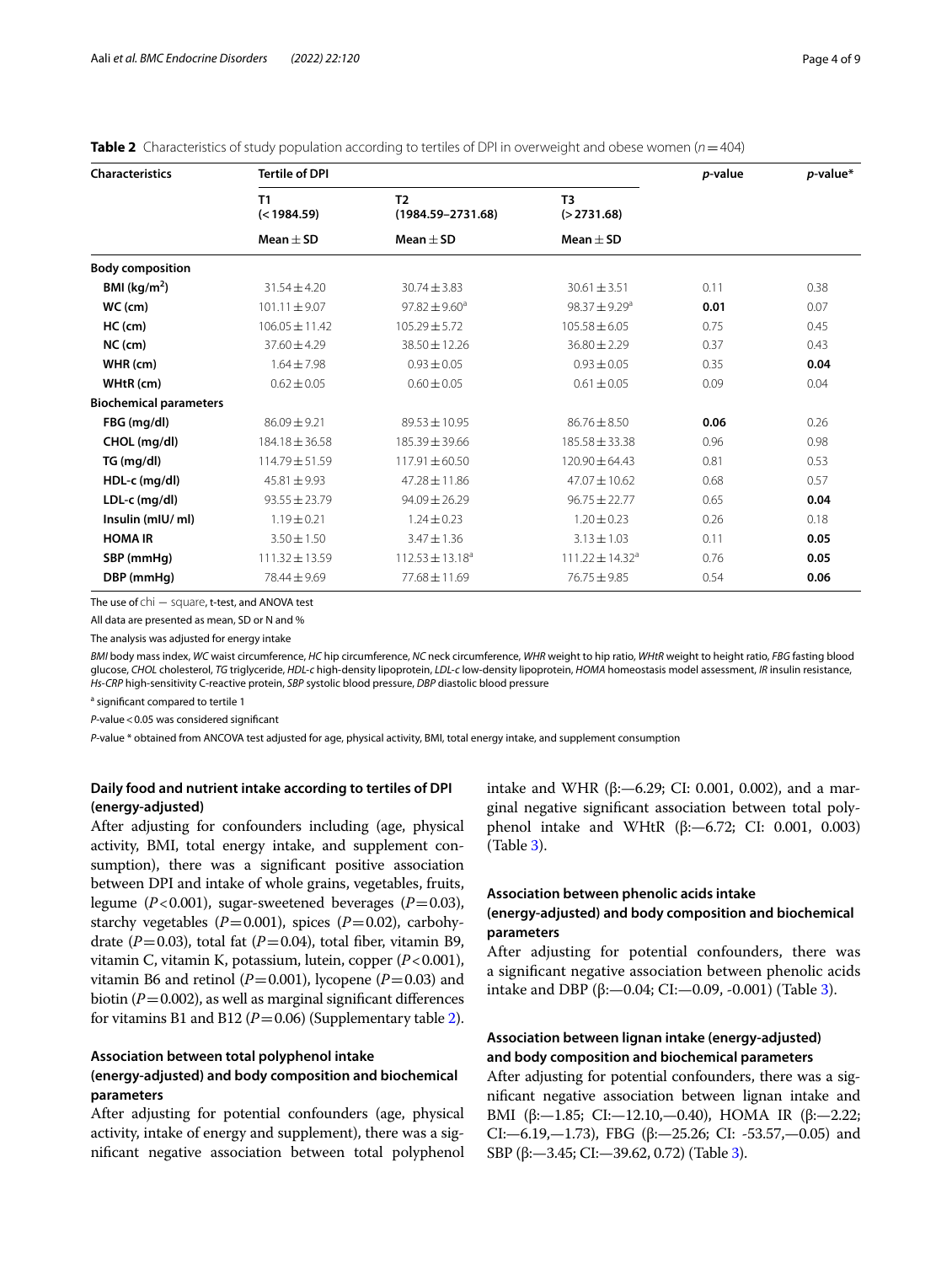<span id="page-4-0"></span>

| <b>Table 3</b> Association between DPI and its subtypes with health outcomes in overweight and obese women ( $n = 404$ ) |  |
|--------------------------------------------------------------------------------------------------------------------------|--|
|--------------------------------------------------------------------------------------------------------------------------|--|

| <b>Characteristics</b>        |                | Total polyphenols (mg/day) |                  |                | Flavonoids (mg/day) |         |                     |                |         | Phenolic acids (mg/day) |                           |       |         |
|-------------------------------|----------------|----------------------------|------------------|----------------|---------------------|---------|---------------------|----------------|---------|-------------------------|---------------------------|-------|---------|
| Model                         |                | В                          | CI               | R <sup>2</sup> | P-value B           |         | CI                  | $R^2$          | P-value | B                       | CI                        | $R^2$ | P-value |
| <b>Body composition</b>       |                |                            |                  |                |                     |         |                     |                |         |                         |                           |       |         |
| BMI ( $\text{kg/m}^2$ )       | Crude          | 0.00                       | $-0.00, 0.00$    | 0.007          | 0.27                | 0.00    | $-0.00, 0.01$       | 0.006          | 0.34    | $-0.00$                 | $-0.02, 0.07$             | 0.009 | 0.31    |
|                               | Adjusted       | 0.00                       | $-0.00, 0.00$    | 0.56           | 0.14                | 0.00    | $-0.01, 0.01$       | 0.04           | 0.66    | $-0.00$                 | $-0.01, 0.01$             | 0.04  | 0.85    |
| WC (cm)                       | Crude          | $-0.00$                    | $-0.00, 0.00$    | 0.007          | 0.13                | 0.01    | $-0.01, 0.04$       | 0.01           | 0.30    | $-0.01$                 | $-0.05, 0.01$             | 0.005 | 0.28    |
|                               | Adjusted       | $-0.00$                    | $-0.00, 0.00$    | 0.23           | 0.03                | 0.00    | $-0.03.0.03$        | 0.004          | 0.98    | 0.00                    | $-0.03, 0.04$             | 0.03  | 0.89    |
| $HC$ (cm)                     | Crude          | $-7.97$                    | $-0.00, 0.00$    | 0.000          | 0.83                | 0.00    | $-0.02, 0.02$       | 0.003          | 0.69    | $-0.00$                 | $-0.03, 0.02$             | 0.006 | 0.58    |
|                               | Adjusted       | 0.00                       | $-0.00, 0.00$    | 0.06           | 0.18                | 0.00    | $-0.02, 0.02$       | 0.07           | 0.91    | 0.00                    | $-0.02, 0.02$             | 0.08  | 0.76    |
| $NC$ (cm)                     | Crude          | $-0.00$                    | $-0.00, 0.00$    | 0.09           | 0.20                | 0.01    | $-0.01, 0.04$       | 0.001          | 0.38    | 0.00                    | $-0.03,0.03$              | 0.001 | 0.98    |
|                               | Adjusted       | $-0.00$                    | $-0.00,-0.00$    | 0.23           | 0.04                | 0.01    | $-0.01, 0.04$       | 0.02           | 0.36    | $-0.00$                 | $-0.04, 0.03$             | 0.02  | 0.82    |
| WHR (cm)                      | Crude          | 0.00                       | $-0.01, 0.001$   | 0.002          | 0.35                | $-0.00$ | $-0.01, 0.01$       | 0.00           | 0.87    | 0.00                    | $-0.01, 0.01$             | 0.000 | 0.77    |
|                               | Adjusted       | $-6.29$                    | 0.001,0.002      | 0.25           | 0.04                | 5.59    | 0.00, 0.00          | 0.03           | 0.95    | $-2.41$                 | 0.00, 0.00                | 0.03  | 0.82    |
| WHtR (cm)                     | Crude          | $-3.67$                    | $-0.001, 0.001$  | 0.01           | 0.17                | 0.00    | 0.00, 0.00          | 0.009          | 0.23    | 0.00                    | 0.00, 0.00                | 0.01  | 0.12    |
|                               | Adjusted       | $-6.72$                    | 0.001,0.003      | 0.25           | 0.05                | 4.24    | 0.00, 0.00          | 0.04           | 0.96    | $-9.26$                 | 0.00, 0.00                | 0.03  | 0.93    |
| <b>Biochemical parameters</b> |                |                            |                  |                |                     |         |                     |                |         |                         |                           |       |         |
| FBG(mg/dl)                    | Crude          | 0.00                       | $-0.00, 0.00$    | 0.004          | 0.44                | $-0.00$ | $-0.03.0.03$        | 0.004          | 0.96    | 0.00                    | $-0.03.0.04$              | 0.000 | 0.81    |
|                               | Adjusted       | $-0.01$                    | $-0.00,-0.00$    | 0.13           | 0.07                | $-0.00$ | $-0.04, 0.03$       | 0.00           | 0.81    | 0.00                    | $-0.03, 0.05$             | 0.13  | 0.67    |
| CHOL (mg/dl)                  | Crude          | 0.00                       | $-0.00, 0.00$    | 0.003          | 0.12                | 0.00    | $-0.12, 0.12$       | 0.003          | 0.98    | $-0.10$                 | $-0.24, 0.04$             | 0.006 | 0.15    |
|                               | Adjusted       | $-0.00$                    | $-0.00,-0.00$    | 0.13           | 0.04                | $-0.00$ | $-0.14, 0.12$       | 0.12           | 0.90    | $-0.06$                 | $-0.20, 0.08$             | 0.12  | 0.39    |
| TG (mg/dl)                    | Crude          | $-0.00$                    | $-0.00, 0.00$    | 0.000          | 0.67                | 0.13    | $-0.07, 0.33$       | 0.002          | 0.21    | $-0.11$                 | $-0.35, 0.12$             | 0.01  | 0.33    |
|                               | Adjusted       | 0.00                       | $-0.00, 0.00$    | 0.11           | 0.92                | 0.11    | $-0.13, 0.35$       | 0.12           | 0.38    | $-0.07$                 | $-0.34, 0.19$             | 0.11  | 0.56    |
| $HDL-c(mq/dl)$                | Crude          | 0.00                       | $-0.00, 0.00$    | 0.001          | 0.46                | 0.03    | $-0.07,0.00$        | 0.04           | 0.09    | 0.03                    | $-0.01, 0.07$             | 0.000 | 0.14    |
|                               | Adjusted       | 0.00                       | $-0.00, 0.00$    | 0.01           | 0.09                | 0.02    | $-0.06, 0.00$       | 0.02           | 0.07    | 0.01                    | $-0.02, 0.06$             | 0.01  | 0.44    |
| LDL-c (mg/dl)                 | Crude          | 0.00                       | $-0.00, 0.00$    | 0.002          | 0.39                | $-0.01$ | $-0.10,0.06$        | 0.03           | 0.66    | $-0.00$                 | $-0.10, 0.09$             | 0.00  | 0.87    |
|                               | Adjusted       | $-0.00$                    | $-0.00,-0.00$    | 0.15           | 0.05                | 0.00    | $-0.09, 0.09$       | 0.13           | 0.98    | $-0.02$                 | $-0.12,0.08$              | 0.13  | 0.69    |
| Insulin (mIU/ ml)             | Crude          | 5.51                       | 0.00, 0.00       | 0.001          | 0.66                | 0.00    | 0.00, 0.00          | 0.00           | 0.43    | 0.00                    | $-0.00, 0.00$             | 0.000 | 0.48    |
|                               | Adjusted       | 1.17                       | 0.00, 0.00       | 0.13           | 0.43                | 0.00    | 0.00, 0.00          | 0.13           | 0.30    | $-0.00$                 | $-0.00, 0.00$             | 0.12  | 0.06    |
| <b>HOMA IR</b>                | Crude          | 0.00                       | $-0.00, 0.01$    | 0.01           | 0.36                | 0.00    | $-0.00, 0.00$       | 0.002          | 0.28    | $-0.00$                 | $-0.00, 0.00$             | 0.003 | 0.52    |
|                               | Adjusted       | $-0.00$                    | $-0.00,-0.00$    | 0.16           | 0.06                | 0.00    | $-0.00.00$          | 0.24           | 0.28    | $-0.00$                 | $-0.00, 0.00$             | 0.15  | 0.29    |
| SBP (mmHg)                    | Crude          | 0.00                       | $-0.00, 0.00$    | 0.00           | 0.74                | 0.01    | $-0.03, 0.06$       | 0.000          | 0.49    | $-0.03$                 | $-0.09, 0.01$             | 0.002 | 0.19    |
|                               | Adjusted       | $-0.00$                    | $-0.00, 0.00$    | 0.10           | 0.50                | 0.01    | $-0.03, 0.06$       | 0.09           | 0.54    | $-0.03$                 | $-0.09, 0.02$             | 0.10  | 0.27    |
| DBP (mmHg)                    | Crude          | 0.00                       | $-0.00, 0.00$    | 0.009          | 0.40                | 0.01    | $-0.02, 0.04$       | 0.005          | 0.40    | $-0.03$                 | $-0.07, 0.01$             | 0.01  | 0.11    |
|                               | Adjusted       | 0.10                       | $-0.03, 0.25$    | 0.08           | 0.14                | 0.99    | $-23.85, 25.85$     | 0.26           | 0.93    | $-0.04$                 | $-0.09, 0.001$            | 0.28  | 0.02    |
| <b>Characteristics</b>        |                |                            | Lignans (mg/day) |                |                     |         | Stilbenes (mg/day)  |                |         |                         | Other polyphenols(mg/day) |       |         |
| Model                         |                | В                          | CI               | $R^2$          | P-value             | B       | CI                  | R <sup>2</sup> | P-value | B                       | CI                        | $R^2$ | P-value |
| <b>Body composition</b>       |                |                            |                  |                |                     |         |                     |                |         |                         |                           |       |         |
| BMI ( $kg/m2$ )               | Crude          | $-1.10$                    | $-9.44, 7.24$    | 0.001          | 0.79                |         | $-0.20 -0.46,0.04$  | 0.01           | 0.10    | 0.00                    | $-0.00, 0.00$             | 0.00  | 0.50    |
|                               | Adjusted       | $-1.85$                    | $-12.10,-0.40$   | 0.14           | 0.02                | $-0.34$ | $-0.77,-0.09$       | 0.16           | 0.04    | 0.00                    | $-0.00, 0.01$             | 0.04  | 0.22    |
| WC (cm)                       | Crude          | 4.25                       | $-15.83,24.35$   | 0.03           | 0.67                | $-0.62$ | $-1.23,-0.01$       | 0.008          | 0.04    | 0.00                    | $-0.01, 0.02$             | 0.001 | 0.55    |
|                               | Adjusted 2.42  |                            | $-22.27,27.12$   | 0.03           | 0.84                | $-0.70$ | $-1.76,-0.05$       | 0.16           | 0.06    | 0.01                    | $-0.00, 0.04$             | 0.04  | 0.15    |
| $HC$ (cm)                     | Crude          | $-3.17$                    | $-20.83,14.49$   | 0.009          | 0.72                | $-0.29$ | $-0.82, 0.24$       | 0.001          | 0.28    | 0.00                    | $-0.01, 0.01$             | 0.005 | 0.62    |
|                               | Adjusted 2.52  |                            | $-13.82, 18.87$  | 0.09           | 0.78                | $-0.51$ | $-1.21,0.18$        | 0.06           | 0.04    | 0.00                    | $-0.01, 0.02$             | 0.07  | 0.46    |
| NC (cm)                       | Crude          | $-2.98$                    | $-23.27,17.30$   | 0.000          | 0.77                |         | $-0.47 -1.16, 0.21$ | 0.01           | 0.17    | 0.00                    | $-0.01, 0.02$             | 0.002 | 0.54    |
|                               | Adjusted -5.19 |                            | $-28.75,18.36$   | 0.02           |                     |         | $-0.59 -1.60,0.02$  | 0.000          | 0.07    | 0.01                    | $-0.01, 0.03$             | 0.02  | 0.40    |
| WHR (cm)                      | Crude          | 2.15                       | $-7.54, 11.85$   | 0.000          | 0.66<br>0.66        | 0.01    | $-0.28, 0.31$       | 0.000          | 0.93    | 0.00                    | $-0.00, 0.00$             | 0.000 | 0.97    |
|                               | Adjusted       | 0.04                       | $-0.09, 0.17$    | 0.03           | 0.54                | $-0.00$ | $-0.00, 0.00$       | 0.14           | 0.49    | 8.87                    | 0.00, 0.00                | 0.03  | 0.21    |
|                               | Crude          | 0.00                       |                  | 0.001          |                     | $-0.00$ | $-0.00, 0.00$       | 0.01           | 0.03    |                         | 0.00, 0.00                | 0.000 | 0.47    |
| WHtR (cm)                     |                |                            | $-0.12, 0.12$    |                | 0.99                |         |                     |                |         | 3.72                    |                           |       |         |
|                               | Adjusted       | $-0.01$                    | $-0.16, 0.13$    | 0.03           | 0.86                | $-0.00$ | $-0.01,-0.00$       | 0.05           | 0.04    | 0.00                    | 0.00, 0.00                | 0.03  | 0.15    |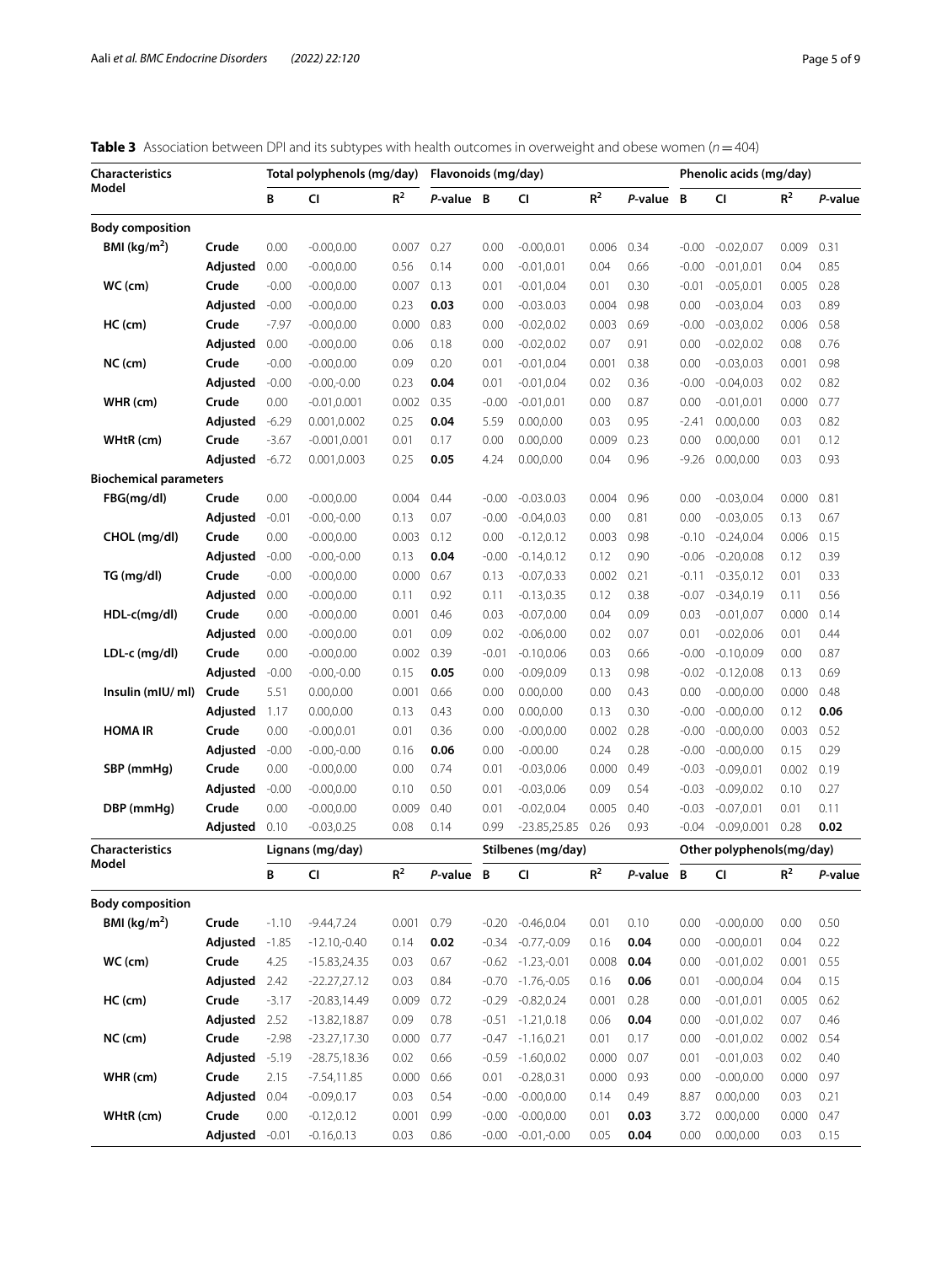### **Table 3** (continued)

| <b>Characteristics</b>        |          | Lignans (mg/day) |                   |                |         |         | Stilbenes (mg/day) |       |         |         | Other polyphenols(mg/day) |       |         |  |
|-------------------------------|----------|------------------|-------------------|----------------|---------|---------|--------------------|-------|---------|---------|---------------------------|-------|---------|--|
| Model                         |          | В                | <b>CI</b>         | R <sup>2</sup> | P-value | B       | CI                 | $R^2$ | P-value | B       | <b>CI</b>                 | $R^2$ | P-value |  |
| <b>Biochemical parameters</b> |          |                  |                   |                |         |         |                    |       |         |         |                           |       |         |  |
| FBG(mg/dl)                    | Crude    | $-0.74$          | $-24.83,23.34$    | 0.001          | 0.95    | $-0.31$ | $-1.05, 0.42$      | 0.006 | 0.39    | $-0.01$ | $-0.03, 0.01$             | 0.02  | 0.36    |  |
|                               | Adjusted | $-25.26$         | $-53.57 - 0.05$   | 0.14           | 0.05    | $-0.13$ | $-1.28.1.01$       | 0.13  | 0.82    | 0.01    | $-0.01.0.04$              | 0.13  | 0.41    |  |
| CHOL (mg/dl)                  | Crude    | 31.60            | -59.34,122.54     | 0.001          | 0.49    | $-0.31$ | $-3.09,2.47$       | 0.001 | 0.82    | $-0.02$ | $-0.11, 0.05$             | 0.000 | 0.52    |  |
|                               | Adjusted | 16.30            | -78.74,111.36     | 0.12           | 0.73    | $-1.53$ | $-5.38 - 2.32$     | 0.12  | 0.03    | 0.02    | $-0.07.0.11$              | 0.12  | 0.67    |  |
| TG (mg/dl)                    | Crude    | 29.62            | $-118.85, 178.10$ | 0.01           | 0.69    | $-0.84$ | $-5.40.3.70$       | 0.000 | 0.71    | $-0.17$ | $-0.04,-0.11$             | 0.04  | 0.01    |  |
|                               | Adjusted | 11.82            | $-167.75,191.41$  | 0.14           | 0.89    | $-1.88$ | $-9.20.5.44$       | 0.11  | 0.61    | $-0.23$ | $-0.05.0.41$              | 0.18  | 0.01    |  |
| $HDL-c(mq/dl)$                | Crude    | $-7.36$          | $-34.20,19.46$    | 0.001          | 0.58    | $-0.48$ | $-1.31, 0.33$      | 0.02  | 0.24    | 0.00    | $-0.02, 0.02$             | 0.000 | 0.93    |  |
|                               | Adjusted | $-23.49$         | $-52.88.5.88$     | 0.02           | 0.11    | $-0.47$ | $-1.67.0.71$       | 0.02  | 0.42    | 0.01    | $-0.01.0.04$              | 0.01  | 0.37    |  |
| LDL-c (mg/dl)                 | Crude    | $-1.36$          | $-62.54,59.81$    | 0.000          | 0.96    | $-0.58$ | $-2.45, 1.29$      | 0.004 | 0.54    | 0.00    | $-0.06, 0.05$             | 0.000 | 0.86    |  |
|                               | Adjusted | 6.86             | $-60.14,73.89$    | 0.13           | 0.84    | $-0.88$ | $-3.60.1.83$       | 0.13  | 0.52    | 0.00    | $-0.06.0.07$              | 0.13  | 0.93    |  |
| Insulin (mIU/ml)              | Crude    | 0.20             | $-0.37, 0.78$     | 0.002          | 0.48    | $-0.01$ | $-0.03, 0.00$      | 0.004 | 0.18    | 0.00    | $-0.00, 0.00$             | 0.000 | 0.62    |  |
|                               | Adjusted | 0.19             | $-0.49.0.89$      | 0.13           | 0.57    | $-0.01$ | $-0.03 - 0.01$     | 0.13  | 0.07    | 0.00    | $-0.00.0.00$              | 0.13  | 0.49    |  |
| <b>HOMA IR</b>                | Crude    | $-0.75$          | $-4.10,2.59$      | 0.007          | 0.65    | $-0.06$ | $-0.16.0.03$       | 0.007 | 0.18    | $-0.00$ | $-0.00.0.00$              | 0.007 | 0.32    |  |
|                               | Adjusted | $-2.22$          | $-6.19 - 1.73$    | 0.25           | 0.03    | $-0.03$ | $-0.19.0.00$       | 0.14  | 0.07    | 0.00    | $-0.00.0.00$              | 0.000 | 0.68    |  |
| SBP (mmHq)                    | Crude    | $-0.27$          | $-32.53,31.80$    | 0.001          | 0.98    | $-0.20$ | $-1.15.0.73$       | 0.000 | 0.66    | 0.01    | $-0.01.0.04$              | 0.02  | 0.35    |  |
|                               | Adjusted | $-3.45$          | $-39.62.0.72$     | 0.19           | 0.06    | 0.39    | $-1.15.1.94$       | 0.09  | 0.61    | 0.02    | $-0.01.0.06$              | 0.10  | 0.15    |  |
| DBP (mmHq)                    | Crude    | 9.34             | $-14.67,33.36$    | 0.000          | 0.44    | 0.35    | $-1.06, 0.35$      | 0.004 | 0.32    | $-0.01$ | $-0.03, 0.01$             | 0.001 | 0.32    |  |
|                               | Adjusted | 0.42             | $-0.63.1.49$      | 0.05           | 0.42    | $-0.00$ | $-0.00.0.00$       | 0.05  | 0.05    | 0.00    | $-0.02, 0.02$             | 0.05  | 0.78    |  |

All data are presented as  $B \pm C1$  obtained from a linear regression

The analysis was adjusted for energy intake

*BMI* body mass index, *WC* waist circumference, *HC* hip circumference, *NC* neck circumference, *WHR* weight to hip ratio, *WHtR* weight to height ratio, *FBG* fasting blood glucose, *CHOL* cholesterol, *TG* triglyceride, *HDL-c* high-density lipoprotein, *LDL-c* low-density lipoprotein, *HOMA* homeostasis model assessment, *IR* insulin resistance,, *SBP* systolic blood pressure, *DBP* diastolic blood pressure

*P*-value for adjustment model: Adjusted for age, physical activity intake of energy and supplement

*P* –value<0.05 was considered signifcant

### **Association between stiblen intake (energy‑adjusted) and body composition and biochemical parameters**

After adjusting for potential confounders, there was a significant negative association between stilbenes intake and BMI (β:—0.34; CI:—0.77,—0.09), HC (β: -0.51; CI: -1.21, 0.18), and CHOL (β:—1.53; CI:—5.38,—2.32), and WC (β:—0.70; CI:—1.76,—0.05) (Table [3](#page-4-0)).

### **Association between other polyphenols intake (energy‑adjusted) and body composition and biochemical parameters**

After adjusting for potential confounders, there was a signifcant negative association between other polyphenols intake and TG (β: -0.2[3](#page-4-0); CI: -0.05, 0.41) (Table 3).

### **Association between beverages containing total polyphenols (energy‑adjusted) and body composition and biochemical parameters**

After adjusting for age, physical activity, intake of energy, and supplement, there was a marginal positive association between beverages containing polyphenols and DBP (β: 0.16; CI:—0.001, 0.33) (Supplementary table [3\)](#page-7-19).

### **Association between beverages containing favonoids (energy‑adjusted) and body composition and biochemical parameters**

After adjusting for potential confounders, there was a marginal positive association between beverages containing favonoids and HDL-c (β: 0.14; CI:—0.30, 0.08) (Supplementary table [3](#page-7-19)).

### **Association between beverages containing phenolic acids (energy‑adjusted) and body composition and biochemical parameters**

After adjusting for potential confounders, there was a significant negative association between beverages containing phenolic acids and HC (β:—0.09; CI:—0.36,—0.003) (Supplementary table [3](#page-7-19)).

### **Discussion**

The current study investigated associations between DPI and cardiometabolic factors in overweight and obese Iranian women.

The results of this study showed that while there was a negative association between stilbenes and lignans intake and BMI, stilbenes intake and WC, beverages containing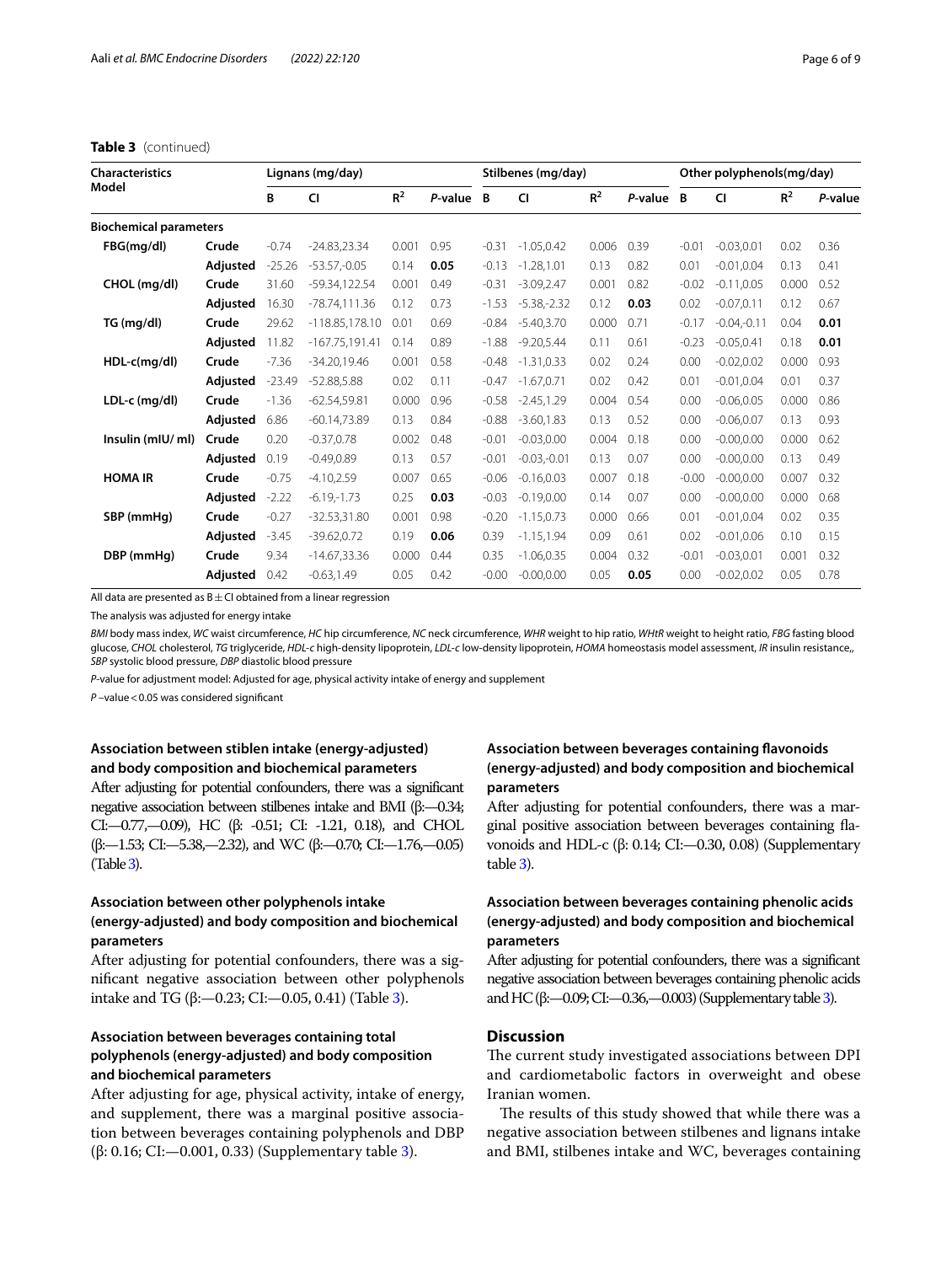phenolic acids and HC, total polyphenols intake and WHR and WHtR, stilbenes intake and CHOL level, there was a positive association between beverages containing favonoids intake and HDL-c level. Furthermore, while there was a negative association between other polyphenols intake and TG, lignan intake and FBG, HOMA-IR, and SBP, there was a positive association between beverages containing total polyphenols intake and DBP.

The results of this study showed that higher consumption of lignans and stilbenes was associated with a lower BMI in adult women. While this fnding is consistent with Guo et al. 2017 [\[26](#page-8-5)], it is inconsistent with Zujko et al. 2018 [[15](#page-7-13)] that found no associations between DPI and BMI. The different results might be due to different sample size which could have an impact on the power of the analysis. While this study included 404 women, Zujko et al. 2018 included 5690 adults [\[15](#page-7-13), [27\]](#page-8-6). Furthermore, this study found an inverse association between stilbenes intake and WC which was consistent with Guo et al. 2017 study [\[26\]](#page-8-5).

The results of this study demonstrated that there was a negative association between beverages containing phenolic acids and HC which demonstrated that high phenolic acid intake was associated with lower HC. Furthermore, there was negative associations between total polyphenols intake and WHR, and between total polyphenols intake and WHtR. These findings are in line with previous studies that reported negative associations between total polyphenols intake and WHtR and between abdominal adiposity and stilbenes intake [\[16,](#page-7-14) [26,](#page-8-5) [28](#page-8-7)]. A possible explanation for the negative association between total polyphenols intake and its subtypes and body composition is that total polyphenols reduces obesity through decreasing TG accumulation, stimulating lipolysis and β-oxidation, inhibition of adipogenesis, and increasing energy expenditure by up-regulating uncoupling protein [\[29](#page-8-8)]. As a result, lower intake of polyphenols may be associated with higher anthropometric indices [\[30,](#page-8-9) [31\]](#page-8-10). Consistent with our results, a randomized clinical trial in Japanese participants, showed that intake of capsules containing polyphenols reduced the level of serum CHOL [\[32\]](#page-8-11). Furthermore, Nagasako-Akazome et al. 2007 and Castro-Barquero et al. 2020, reported that the higher intake of capsules containing polyphenols and favonoids was associated with lower LDL-c and higher HDL-c [\[32,](#page-8-11) [33\]](#page-8-12).

The results of our study demonstrated that there was a negative association between lignans and HOMA IR and FBG levels. In line with our fndings, a study in Polish adults showed a negative link between DPI and its subgroups and risk of type 2 diabetes (32).

The findings of our study showed that the intake of other polyphenols was associated with lower level of TG. This could be explained by the fact that other polyphenols inhibit pancreatic lipase activity which can have an impact on TG levels (33).

In this study, we found a signifcant association between polyphenol subtypes and blood pressure, which is consistent with Grosso et al. 2018 study that showed a negative association between the subclasses of DPI and risk of high blood pressure [[34\]](#page-8-13).

The findings of this study demonstrated an inverse association between DPI intake and metabolic disorders including cardiovascular diseases. It possibly might be attributed to anti-atherogenic properties efects of DPI, including protection of LDL-c from oxidative stress, and prohibition of peroxyl radical-induced DNA sequence failure [\[35\]](#page-8-14). Plant bioactive foods, including polyphenols are found in some foods, can play an important role in protecting heart, reducing infammation and LDL oxidation, and protecting against pathogens. Polyphenols play a signifcant role in reducing tissue insulin resistance and reducing visceral fat by participating in energy metabolism, altering gene expression (reducing PPAR-γ and increasing uncoupling protein 1). Increasing the activity of an enzymatic protein called adenosine monophosphate-activated protein kinase by regulating glucose and fatty acid transport and increasing fatty acid oxidation and inhibiting and suppressing the gluconeogenesis cycle can lead to improved metabolic factors such as increased insulin sensitivity [\[36](#page-8-15)[–38](#page-8-16)].

This study has several strengths. Firstly, this study was the frst study that comprehensively evaluated associations between DPI and its components and metabolic outcomes in overweight and obese Iranian women. Secondly, the total polyphenol and its subgroups were measured accurately using Phenol-Explorer.

This study has several limitations. Firstly, this study used the FFQ questionnaire which is dependent on respondent's memory. Secondly, It was not possible to examine the causal association between DPI with cardiometabolic factors due to the cross-sectional study design. Thirdly, this study included only females, thus the results are not generalizable to whole population.

#### **Conclusion**

The present study demonstrated that the intake of polyphenols and their constituents could improve metabolic disorder traits. Given the high prevalence of MetS in the Iranian population, a prospective study that includes a nationally representative sample of Iranian population is needed to be able to understand and compare the current fndings.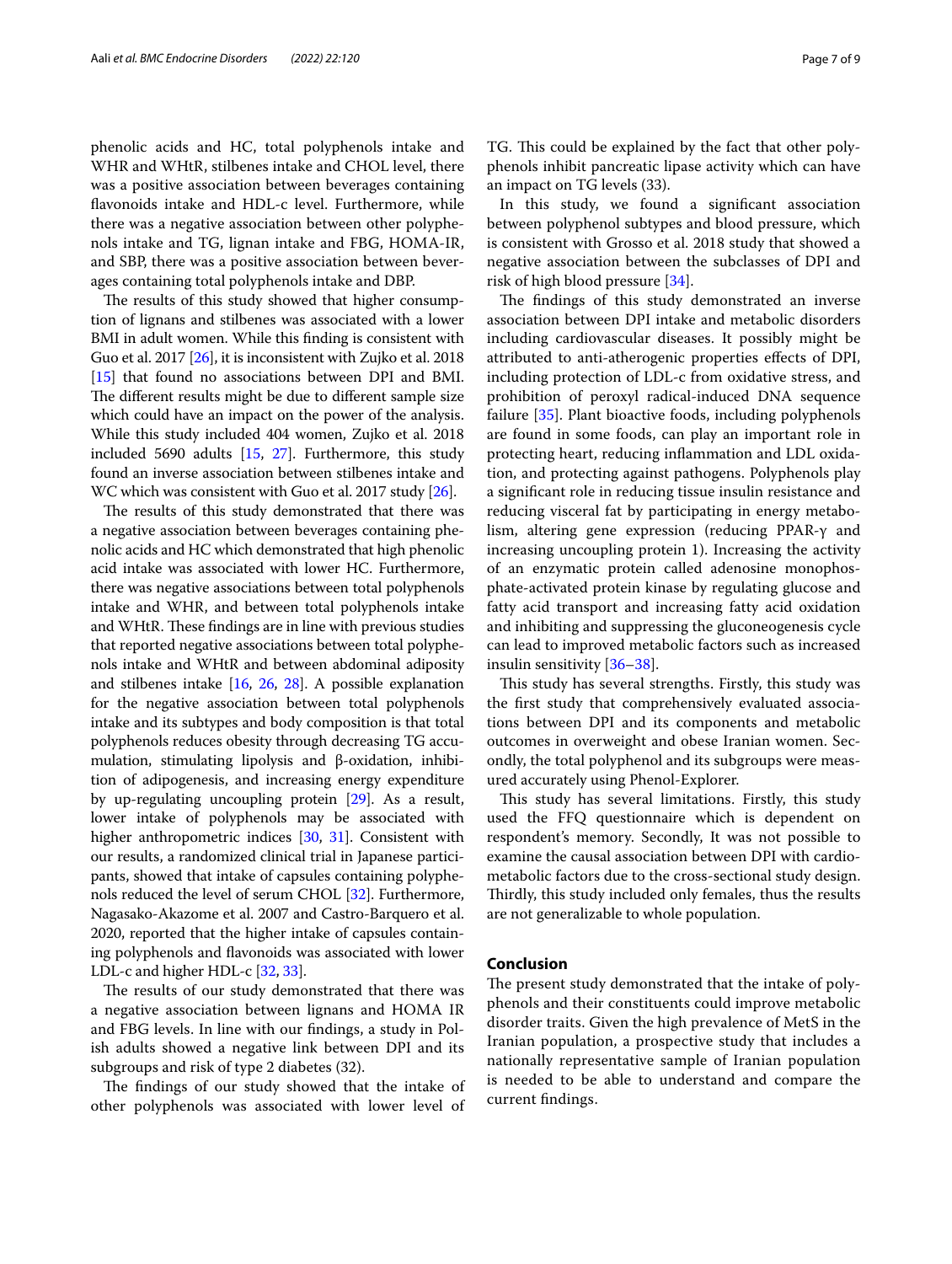#### **Abbreviations**

MetS: Metabolic Syndrome; IDF: International Diabetes Federation; TG: Triglyceride; LDL-c: Low-density lipoprotein cholesterol; HDL-c: High-density lipoprotein cholesterol; DM: Diabetes mellitus; CVD: Cardiovascular disease; BMI: Body mass index; WC: Waist circumference; DPI: Dietary polyphenol intake; FPG: Fasting plasma glucose; IPAQ: International Physical Activity Questionnaire; NC: Neck circumference; HC: Hip circumference; WHR: Waist-to-hip ratio; WHtR: Waist to height ratio; CHOL: Cholesterol; FBG: Fasting bloodglucose; IR: Insulin resistance; HOMA: Homeostatic model assessment; hs-CRP: High-sensitivity C-reactive protein; ELISA: Enzyme-Linked Immunosorbent Assays; SBP: Systolic blood pressure; DBP: Diastolic blood pressure; ANOVA: One-way analysis of variance; SD: Standard deviation; ANCOVA: Analysis of covariance; B: Beta; CI: Confdence interval.

### **Supplementary Information**

The online version contains supplementary material available at [https://doi.](https://doi.org/10.1186/s12902-022-01025-3) [org/10.1186/s12902-022-01025-3](https://doi.org/10.1186/s12902-022-01025-3).

<span id="page-7-19"></span>**Additional fle 1: Supplementary table 1.** Foods imported to extract polyphenols. **Supplementary table 2.** Distributionof daily food and nutrient intake across tertiles of energy-adjusted DPI in overweight and obesewomen (*n*= 404). **Supplementary table 3.** Association between beverages containing polyphenols and itssubgroupswith health outcomes in overweight and obese women ( $n = 404$ ).

#### **Acknowledgements**

We are grateful to all of the participants for their contribution to this research. This study was supported by grants from the Tehran University of Medical Sciences, Tehran, Iran (Grant ID: 98-3-212-46721).

#### **Authors' contributions**

YA wrote the paper, FSH performed the statistical analyses, SE and FSH revised the article. KhM had full access to all of the data in the study and took responsibility for the integrity and accuracy of the data. All authors read and approved the fnal manuscript.

### **Funding**

This study is funded by grants from the Tehran University of Medical Sciences (TUMS) (Grant ID: 98–3-212–46721).

#### **Availability of data and materials**

Authors declare that the data of this study are provided in this article, and all the data in the study will be available with the opinion of the corresponding author for this study.

#### **Declarations**

#### **Ethics approval and consent to participate**

Ethics approval for the study protocol was confrmed by The Human Ethics Committee of Tehran University of Medical Sciences (Ethics Number: IR.TUMS. MEDICINE.REC.1399.637) and all methods were carried out in accordance with relevant guidelines. All participants signed a written informed consent that was approved by the Ethics committee.

#### **Competing interest**

None.

#### **Author details**

<sup>1</sup> Department of Community Nutrition, School of Nutritional Sciences and Dietetics, Tehran University of Medical Sciences (TUMS), P.O. Box: 14155-6117, Tehran, Iran. <sup>2</sup>Institute for Physical Activity and Nutrition, School of Exercise and Nutrition Sciences, Deakin University, Geelong, VIC 3220, Australia.

## Received: 26 September 2021 Accepted: 19 April 2022

#### **References**

- <span id="page-7-0"></span>Förstermann U. Nitric oxide and oxidative stress in vascular disease. Pfügers Arch Eur J Physiol. 2010;459(6):923–39.
- <span id="page-7-1"></span>2. Zarich SW. Metabolic syndrome, diabetes and cardiovascular events: current controversies and recommendations. Minerva Cardioangiol. 2006;54(2):195–214.
- <span id="page-7-2"></span>3. Khang AR, Ku EJ, Kim YA, Roh E, Bae JH, Oh TJ, Kim SW, Shin CS, Kim SY, Kim JH. Sex diferences in the prevalence of metabolic syndrome and its components in hypopituitary patients: comparison with an age- and sex-matched nationwide control group. Pituitary. 2016;19(6):573–81.
- 4. O'Neill S, O'Driscoll L. Metabolic syndrome: a closer look at the growing epidemic and its associated pathologies. Obes Rev. 2015;16(1):1–12.
- <span id="page-7-3"></span>5. Sayehmiri F. Metabolic syndrome prevalence in Iran: a systematic review and meta-analysis. J Kermanshah Univ Med. 2014;18:242–50.
- <span id="page-7-4"></span>6. Fulop T, Tessier D, Carpentier A. The metabolic syndrome. Pathol Biol (Paris). 2006;54(7):375–86.
- <span id="page-7-5"></span>7. Collaboration NCDRF. Worldwide trends in diabetes since 1980: a pooled analysis of 751 population-based studies with 44 million participants. Lancet. 2016;387(10027):1513–30.
- <span id="page-7-6"></span>8. Piepoli MF, Hoes AW, Agewall S, Albus C, Brotons C, Catapano AL, Cooney MT, Corrà U, Cosyns B, Deaton C, et al. 2016 European Guidelines on cardiovascular disease prevention in clinical practice: The Sixth Joint Task Force of the European Society of Cardiology and Other Societies on Cardiovascular Disease Prevention in Clinical Practice (constituted by representatives of 10 societies and by invited experts)Developed with the special contribution of the European Association for Cardiovascular Prevention & Rehabilitation (EACPR). Eur Heart J. 2016;37(29):2315–81.
- <span id="page-7-7"></span>9. Ng R, Sutradhar R, Yao Z, Wodchis WP, Rosella LC. Smoking, drinking, diet and physical activity—modifable lifestyle risk factors and their associations with age to frst chronic disease. Int J Epidemiol. 2020;49(1):113–30.
- <span id="page-7-8"></span>10. Talebi S, Paknahad Z, Hashemi M, Hasanzadeh A: Antioxidant status and risk of coronary artery disease. Nutrition Food Sci. 2019;49(4):700–12.
- <span id="page-7-9"></span>11. Adriouch S, Lampuré A, Nechba A, Baudry J, Assmann K, Kesse-Guyot E, Hercberg S, Scalbert A, Touvier M, Fezeu LK. Prospective association between total and specifc dietary polyphenol intakes and cardiovascular disease risk in the Nutrinet-Santé French Cohort. Nutrients. 2018;10(11):1587.
- <span id="page-7-10"></span>12. Ponzo V, Goitre I, Fadda M, Gambino R, De Francesco A, Soldati L, Gentile L, Magistroni P, Cassader M, Bo S. Dietary favonoid intake and cardiovascular risk: a population-based cohort study. J Transl Med. 2015;13(1):1–13.
- <span id="page-7-11"></span>13. Pandey KB, Rizvi SI. Plant polyphenols as dietary antioxidants in human health and disease. Oxid Med Cell Longev. 2009;2(5):270–8.
- <span id="page-7-12"></span>14. Adriouch S, Kesse-Guyot E, Feuillet T, Touvier M, Olié V, Andreeva V, Hercberg S, Galan P, Fezeu L. Total and specifc dietary polyphenol intakes and 6-year anthropometric changes in a middle-aged general population cohort. Int J Obes. 2018;42(3):310–7.
- <span id="page-7-13"></span>15. Zujko ME, Waśkiewicz A, Witkowska AM, Szcześniewska D, Zdrojewski T, Kozakiewicz K, Drygas W. Dietary total antioxidant capacity and dietary polyphenol intake and prevalence of metabolic syndrome in polish adults: A nationwide study. Oxid Med Cell Longev. 2018;2018:7487816.
- <span id="page-7-14"></span>16. Grosso G, Stepaniak U, Micek A, Stefer D, Bobak M, Pająk A. Dietary polyphenols are inversely associated with metabolic syndrome in Polish adults of the HAPIEE study. Eur J Nutr. 2017;56(4):1409–20.
- <span id="page-7-15"></span>17. Yarizadeh H, Setayesh L, Majidi N, Rasaei N, Mehranfar S, Ebrahimi R, Casazzza K, Mirzaei K. Nutrient patterns and their relation to obesity and metabolic syndrome in Iranian overweight and obese adult women. Eat Weight Disord. 2021. <https://doi.org/10.1007/s40519-021-01268-4>.
- <span id="page-7-16"></span>18. Mirzababaei A, Shiraseb F, Setayesh L, Tavakoli A, Daneshzad E, Abaj F, Clark CCT, Mirzaei K. The association of dietary acid load with resting metabolic rate and metabolic components in overweight and obese women: A cross sectional study. Clinical Nutrition ESPEN. 2022;47267–276. [https://](https://doi.org/10.1016/j.clnesp.2021.11.033) [doi.org/10.1016/j.clnesp.2021.11.033](https://doi.org/10.1016/j.clnesp.2021.11.033).
- <span id="page-7-17"></span>19. Azizi F, Ghanbarian A, Madjid M, Rahmani M. Distribution of blood pressure and prevalence of hypertension in Tehran adult population: Tehran Lipid and Glucose Study (TLGS), 1999–2000. J Hum Hypertens. 2002;16(5):305–12.
- <span id="page-7-18"></span>20. Graf S, Karsegard VL, Viatte V, Heidegger CP, Fleury Y, Pichard C, Genton L. Evaluation of three indirect calorimetry devices in mechanically ventilated patients: which device compares best with the Deltatrac II®? A prospective observational study Clinical nutrition. 2015;34(1):60–5.